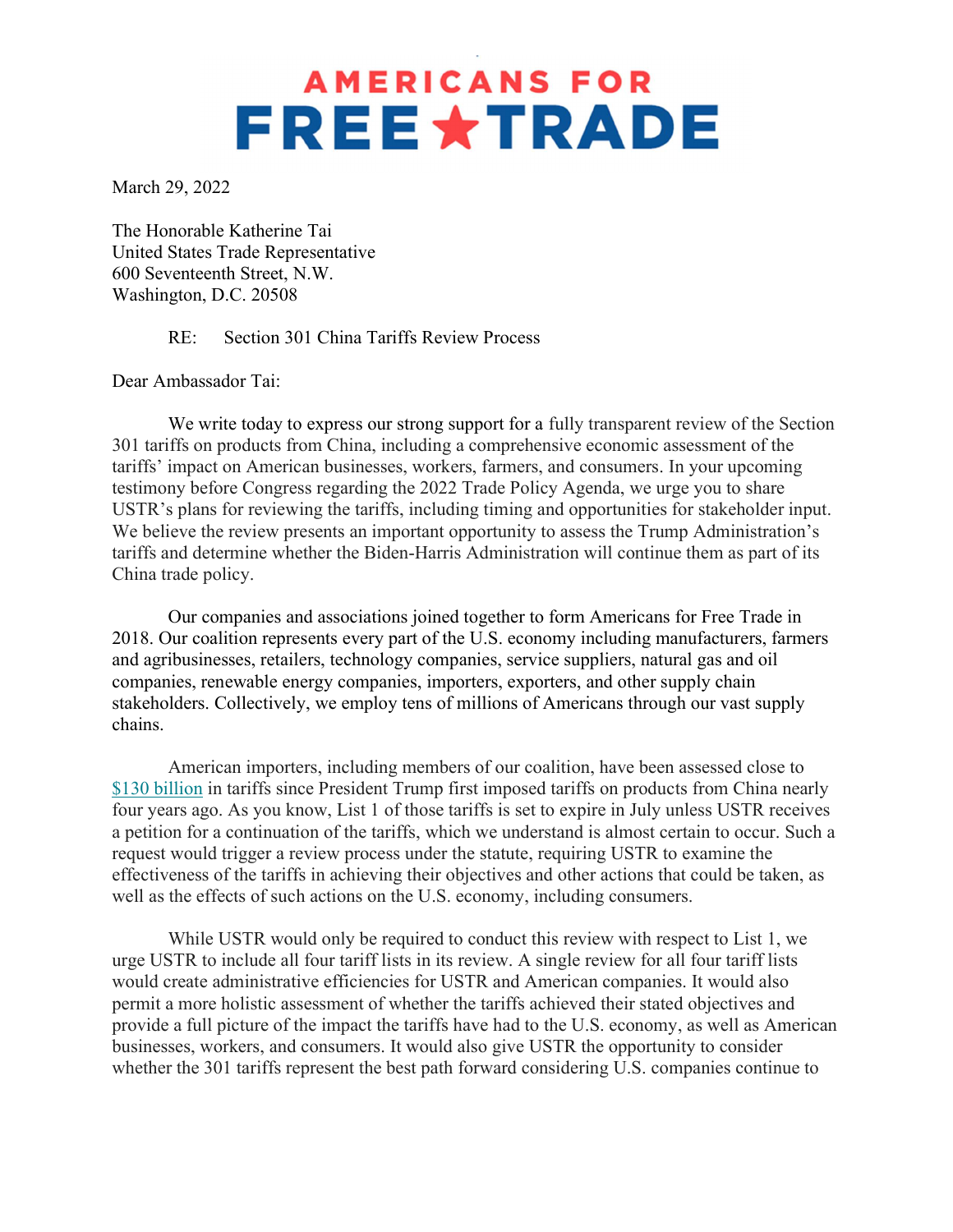face many of the same challenges with respect to trade with China today as they did when the tariffs were first imposed.

Further, it is essential that the review process be fully transparent and include a public comment period and public hearings to ensure that the Administration gives all stakeholders – including stakeholders who pay the tariffs –the opportunity to provide input. A review that does not include the American businesses, workers, farmers, and consumers burdened by the tariffs would be inconsistent with the commitments USTR has made in its Transparency Principles, congressional testimony, and the 2022 Trade Policy Agenda and 2021 Annual Report regarding public outreach, engagement, and transparency.

We look forward to hearing your testimony at the upcoming congressional hearings. We commit to working with you on a trade policy agenda that tackles the unprecedented economic challenges facing American families, workers, and businesses.

Sincerely,

Accessories Council ACT | The App Association Agriculture Transportation Coalition (AgTC) ALMA, International (Association of Loudspeaker Manufacturing and Acoustics) American Apparel & Footwear Association (AAFA) American Association of Exporters and Importers (AAEI) American Association of Port Authorities American Bakers Association American Bridal & Prom Industry Association (ABPIA) American Chemistry Council American Clean Power Association American Coatings Association, Inc. (ACA) American Down and Feather Council American Fly Fishing Trade Association American Home Furnishings Alliance American Lighting Association American Petroleum Institute American Pyrotechnics Association American Rental Association American Seed Trade Association American Specialty Toy Retailing Association American Trucking Association Arizona Technology Council Arkansas Grocers and Retail Merchants Association

Association For Creative Industries Association for PRINT Technologies Association of American Publishers Association of Equipment Manufacturers (AEM) Association of Home Appliance Manufacturers Auto Care Association Beer Institute BSA | The Software Alliance Business Alliance for Customs Modernization California Bottled Water Association California Retailers Association Can Manufacturers Institute Central States Bottled Water Association Chemical Industry Council of Delaware (CICD) Coalition of New England Companies for Trade (CONECT) Coalition of Services Industries (CSI) Colorado Retail Council Columbia River Customs Brokers and Forwarders Assn. Computer & Communications Industry Association (CCIA) Computing Technology Industry Association (CompTIA) Consumer Brands Association Consumer Technology Association Council of Fashion Designers of America (CFDA) CropLife America Customs Brokers & Freight Forwarders Assn. of Washington State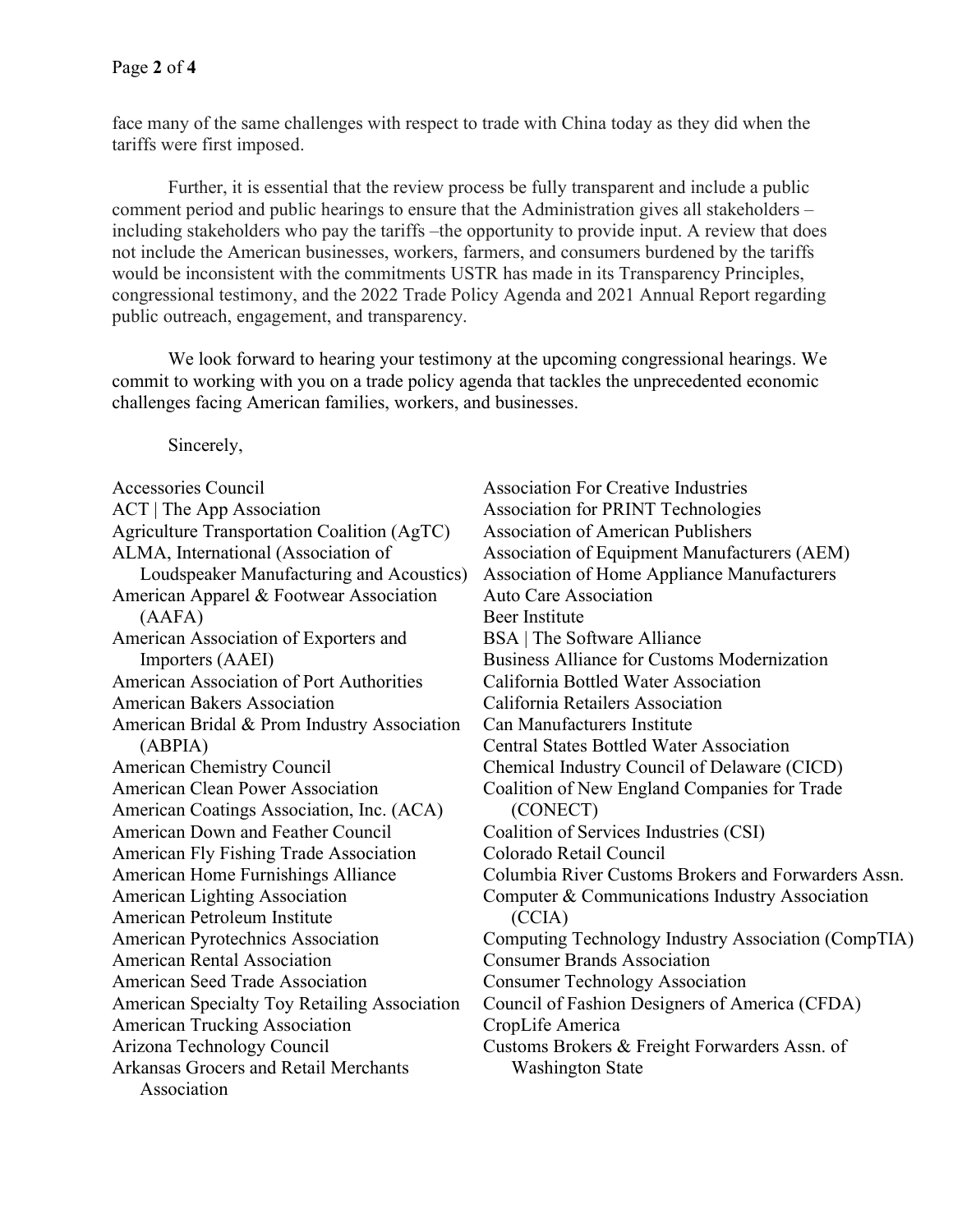Customs Brokers & Freight Forwarders of Northern California Distilled Spirits Council of the United States Electronic Transactions Association Energy Workforce & Technology Council Experiential Designers and Producers Association Fashion Accessories Shippers Association (FASA) Fashion Jewelry & Accessories Trade Association Flexible Packaging Association Florida Ports Council Florida Retail Federation Footwear Distributors and Retailers of America (FDRA) Fragrance Creators Association Game Manufacturers Association Gemini Shippers Association Georgia Retailers Global Chamber® Global Cold Chain Alliance Greeting Card Association Halloween Industry Association Home Fashion Products Association Home Furnishings Association Household and Commercial Products Association Idaho Retailers Association Illinois Retail Merchants Association Independent Office Products & Furniture Dealers Association (IOPFDA) Indiana Retail Council Information Technology Industry Council (ITI) International Association of Amusement Parks and Attractions (IAAPA) International Bottled Water Association (IBWA) International Foodservice Distributors Association International Housewares Association International Warehouse and Logistics Association International Wood Products Association ISSA - The Worldwide Cleaning Industry Association

Jeweler's Vigilance Committee Juice Products Association (JPA) Juvenile Products Manufacturers Association Leather and Hide Council of America Licensing Industry Merchandisers' Association Los Angeles Customs Brokers and Freight Forwarders Assn. Louisiana Retailers Association Maine Grocers & Food Producers Association Maine Lobster Dealers' Association Maritime Exchange for the Delaware River and Bay Maryland Retailers Association Michigan Chemistry Council Michigan Retailers Association Mid America Bottled Water Association Minnesota Retailers Association Missouri Retailers Association Motor & Equipment Manufacturers Association Motorcycle Industry Council NAPIM (National Association of Printing Ink Manufacturers) National Association of Chain Drug Stores (NACDS) National Association of Chemical Distributors (NACD) National Association of Foreign-Trade Zones (NAFTZ) National Association of Home Builders National Association of Music Merchants National Association of Trailer Manufacturers (NATM) National Confectioners Association National Council of Chain Restaurants National Electrical Manufacturers Association (NEMA) National Fisheries Institute National Foreign Trade Council National Grocers Association National Lumber and Building Material Dealers Association National Marine Manufacturers Association National Restaurant Association National Retail Federation National Ski & Snowboard Retailers Association National Sporting Goods Association Natural Products Association New Jersey Retail Merchants Association North American Association of Food Equipment Manufacturers (NAFEM) North American Association of Uniform Manufacturers and Distributors (NAUMD) North Carolina Retail Merchants Association